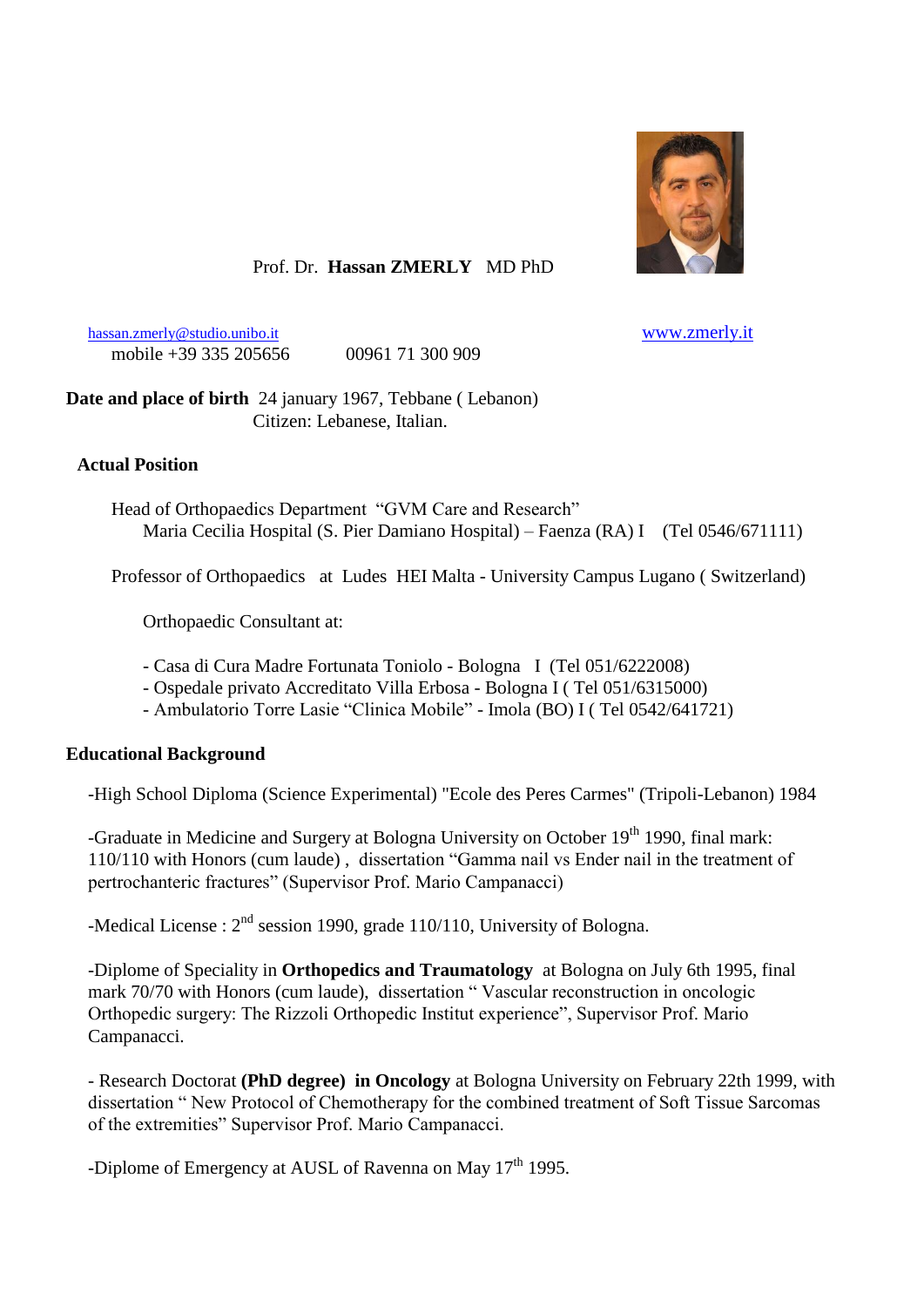-Post-graduate degree course on Podologia at Bologna University in 2000-2001 ( director Prof. Sandro Giannini)

#### **Fellowship**

- Study grant awarded from Rizzoli Orthopaedic Institut IOR for 1 year (from decembre 1995 to decembre 1996).

### **Registration**

Enrolled in the Medical Council of Province of Ravenna (I) Enrolled in the Medical Council of Switzerland Enrolled in the Medical Council of North Lebanon

### **Professional Experience**

-Since 1996 Orthopedic Consultant at Hospital "Villa Erbosa" Bologna ( Head Prof F. Pellacci) -Since 2001 Orthopedic Consultant at "S. Pier Damiano Hospital" Faenza (RA) I

- Since 2010 Head ( Co-Responsabile) of Orthopedics Department, Maria Cecilia Hospital-Presidio S. Damiano Hospital Faenza ( RA) I

-Since 2015 Orhopaedic Consultant at Casa di Cura " Madre Fortunata Toniolo" – Bologna I

- He performed about **12.000 surgical operations.**

## **Scientific Activities**

Professor of Orthopedics at Ludes HEI Malta Campus Lugano Switzerland since 14/07/2016

-He is Autor/co-author of 101 scientific articles in abstract, book, national and international journal.

-Scientific Revisor of Journal " Minerva Ortopedica" since 2015

- Scientific Director of posturology center " Postural for Life" a Potenza since 05/05/2008

- Health Director of the Center of Physiotherapy and Orthopedics "Fisionova" Alfonsine (RA) since 01/06/97

-Contributor of some Research project IOR and CNR (Italian National Conseil of Research).

-He attended as speaker over 100 Italian and international Meetings. -He attended over 500 Italian and international Meetings.

-Scientific Secreteriat of 10 course and congress

**Languange Skill:** Italian, Arabic English, French

**Clinical and/or scientific interest:** Sport traumatology, cartilage pathology, Knee and shoulder Artrhoscopy, Knee, Hip and shoulder Replacement, mini-invasive foot surgery, Oncology.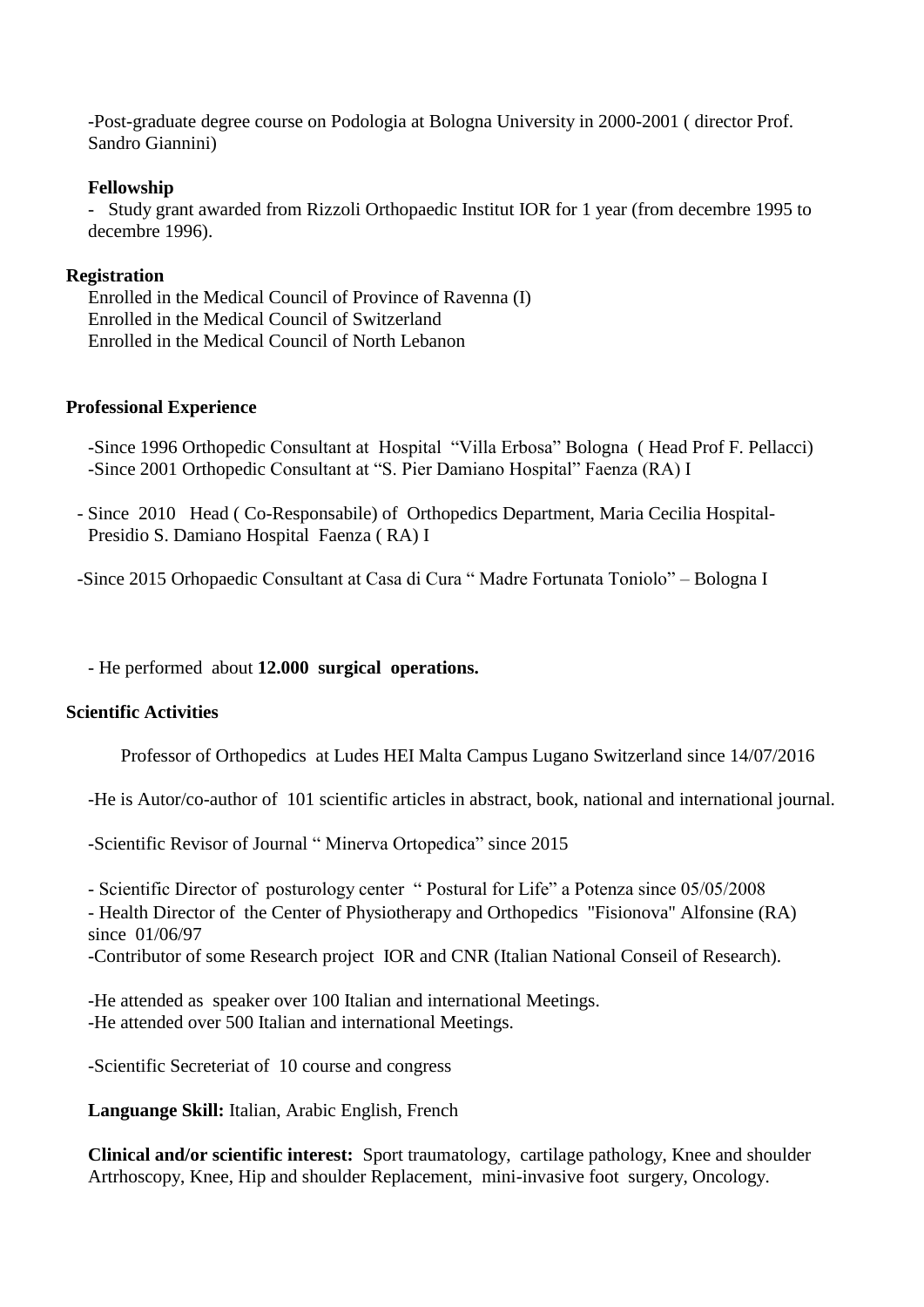# **Publications ( totale 101, with impact factor 56)**

1) Boriani S, Bettelli G, Bungaro P, Zmerly H (1990). Il chiodo gamma: revisione di 244 casi trattati presso l'Istituto Ortopedico Rizzoli". Atti 28° Cong. nazionale A.O. 25-26 Ott. 1990. Capri.

2) Boriani S, Bettelli G, ZMERLY H. (1991). Results of the multicentric italian experience on the gamma nail: a report on 648 cases. **ORTHOPEDICS**, vol. 12; p. 1307-1314, ISSN: 0147-7447

3) Boriani S, Bettelli G.,Zmerly H (1991). Gamma nail vs Ender nail in pertrocanteric fractures" Advanced course in intramedullary locking nailing. Courchevel-France. 28 Jan./1 Feb. 1991.

4) Boriani S, Bettelli G, Zmerly H (1991) . Confronto con i chiodi di Ender. Gamma Locking Nail. Revisioni cliniche internazionali. Le prime esperienze. Howmedica. 1991.

5) Boriani S, Bettelli G, De Iure F, Zmerly H (1992) Gamma nail; trick and pitfalls" : Abstract 12 annual congress. IOA. December 92. 6) Picci P, Bacci G, Ferrari S., Capanna R, Mercuri M, Caldora P, Ruggeri P, Biaggini R, Andreoli I, DiLiddo M, ZMERLY H., Campanacci M (1993). Local recurrences after limb salvage procedures for osteosarcoma:correlation with margins and chemotherapy-induced necrosis. **REVUE DE CHIRURGIE ORTHOPEDIQUE ET REPARATRICE DE L'APPAREIL MOTEUR**, vol. 79; p.29, ISSN: 0035-1040

7) Gherlinzoni F, Picci P, Bacci G, DeCristofaro R, Cazzola A, ZMERLY H., Campanacci D (1993). Late results of a randomized trial for the treatment of Soft Tissue Sarcoma (STS) of the extremities in adult patients. In: **Proc American Soc Clinical Oncology** Orlando, May 16-18 193 **Lippincott Williams &** Wilkins, p. 12-, ISBN/ISSN: 0-966-4495-4-1

8)Gherlinzoni F, Picci P, Bacci G, Cazzola A, ZMERLY H. (1993). Risultati a lungo termine del protocollo randomizzato I.O.R. per il trattamento dei sarcomi delle parti molli delle estremità dell'adulto . **TUMORI**, vol. 79; p. 238-, ISSN: 0300-8916

9) Picci P, Bacci G, Ferrari S, Sangiorgi L, Casadei R, Capanna R, Mercuri M, Caldora P, Ruggeri P, Biagini R, Andreoli I, Di Liddo M, ZMERLY H., Campanacci M (1993).. Local recurrences after limb salvage procedures for osteosarcoma: correlation with margins and chemotherapy induced necrosis. **THE JOURNAL OF**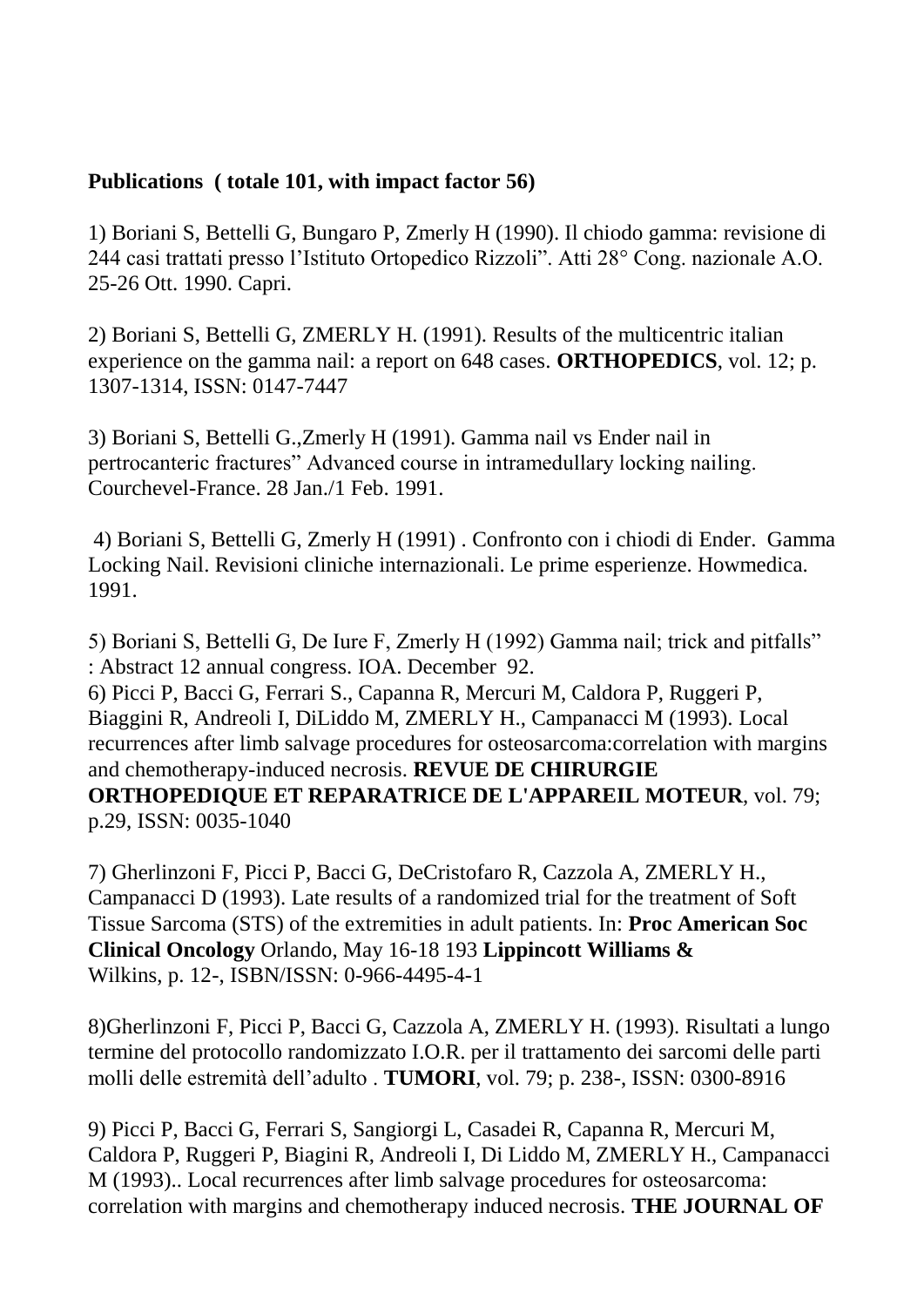# **BONE AND JOINT SURGERY. BRITISH VOLUME**, vol. 75-B, p.211, ISSN: 2044-5377

10) Gherlinzoni F, Picci P, Bacci G, Cazzola A, Zmerly H (1993). Risultati a lungo termine del protocollo randomizzato I.O.R. per il trattamento dei sarcomi delle parti molli delle estremità dell'adulto" . Atti XX riunione scientifica della società italiana di concologia medica. Bari 17-20 ottobre 1993

11) Franco Gherlinzoni, Piero Picci, Gaetano Bacci, Alberto Cazzola, Hassan Zmerly (1993). Results of a randomized clinical trial for Soft Tissue Sarcomas of the extremities" Abstract 6 meeting **European Muscolo-Skeletal Oncology Society**, p. 21, Prague 6-8 Oct. 1993.

12) Antonio Briccoli, Franco Gherlinzoni, Massimo Beghi, Piero Picci, Hassan Zmerly (1993). Resection of pulmonary metastases in Soft Tissue Sarcomas" Abstract 6 meeting **European Muscolo-Skeletal Oncology Society**, p. 30, Prague 6-8 Oct. 1993.

13) Piero Picci, Luca Sangiorgi, Franco Gherlinzoni, Gianni Pignatti, Hassan Zmerly (1993). Synovial Sarcoma: the Istituto Ortopedico Rizzoli experience (Part I): Histopathological and clinical considerations Abstract 6 meeting **European Muscolo-Skeletal Oncology Society**, p. 33, Prague 6-8 Oct. 1993.

14) Franco Gherlinzoni, Gianni Pignatti, Piero Picci, Luca Sangiorgi, Hassan Zmerly (1993) Synovial Sarcoma: the Istituto Ortopedico Rizzoli experience (Part II): Treatment considerations". Abstract 6 meeting **European Muscolo-Skeletal Oncology** Society, p. 34, Prague 6-8 Oct. 1993.

15) Gherlinzon F, Frustacci S , Picci P, Olmi P, De Paoli A, Barbieri E, Zmerly H, Pignatti G, Serraino D, Bretti S, Enkaoua E, Jasmin C, Zakotnic B (1994) "Protocol for the combined treatment of Soft Tissue Sarcomas of the extremities in adult patients. Randomized multicentric trial of Adjuvant Chemotherapy". In Proceeding riunione Progetto Finalizzato ACRO-CNR.(Pag. 430). Roma 9-10 Giugno 1994.

16) Gherlinzoni F, Picci P, Bacci G, Cazzola A, ZMERLY H. (1994). Results of a randomized clinical trial for Soft Tissue Sarcomas of the extremities. **ACTA ORTHOPAEDICA SCANDINAVICA**. SUPPLEMENTUM, vol. 65; p. 110-, ISSN: 0300-8827

17) Picci p, Sangiorgi L, Gherlinzoni F, Pignatti G, ZMERLY H. (1994). Synovial Sarcoma: the Istituto Ortopedico Rizzoli experience (Part I): Hystopathological and clinical considerations . **ACTA ORTHOPAEDICA SCANDINAVICA.** SUPPLEMENTUM, vol. 65; p. 110-, ISSN: 0300-8827

18) Briccoli A, Gherlinzoni F, Beghi M, Picci P, ZMERLY H.(1994). Resection of pulmonary metastases in Soft Tissue Sarcomas . **ACTA ORTHOPAEDICA SCANDINAVICA.** SUPPLEMENTUM, vol. 65; p. 109-, ISSN: 0300-8827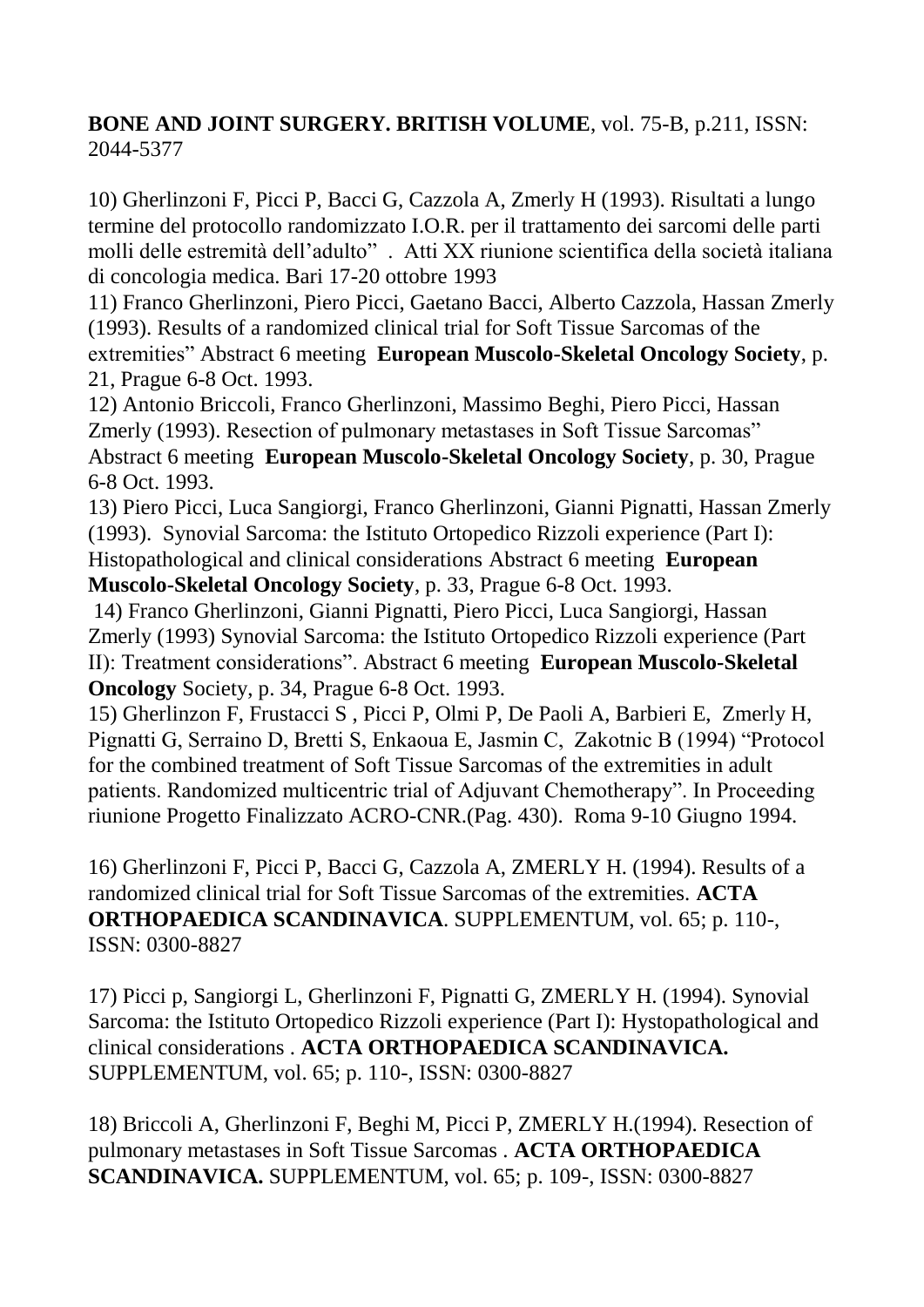19) Gherlinzoni F, Sangiorgi L, Pignatti G, Picci P, ZMERLY H. (1994). Synovial Sarcoma: prognosis and results at the Istituto Ortopedico Rizzoli. In: **Proc American Society Clinical Oncology** Dallas, May 14-17 1994, vol. 13, p. 476-, ISBN/ISSN: 0-9664495-4-1

20) Frustacci S, ZMERLY H., Buonadonna A., Barbieri E, Olmi P, Comandone A, Azzarelli A, Apice G., Ferrari S., De Paoli A, Picci P, Gherlinzoni F (1995). Intensified adjuvant chemotherapy for extremity soft tissue sarcomas. **TUMORI**, vol. 81; p. 216-, ISSN: 0300-8916

21) Frustacci S, ZMERLY H., Buonadonna A, Barbieri E, Olmi P, Comandone A., Azzarelli A, Apice G, Ferrari S, De Paoli A, Picci P, Gherlinzoni F (1995). Intensified adjuvant chemotherapy for extremity soft tissue sarcomas. **EUROPEAN JOURNAL OF CANCER**, vol. 31; p. 856-, ISSN: 0959-8049

22) Gherlinzoni F, Briccoli A, Picci P, ZMERLY H., Heydari A (1995). Salvage lung surgery for relapsed Soft Tissue Sarcomas. Analysis of survival and prognostic factors on 53 consecutive patients . In: **Proc American Soc Clinical Oncology.** Lippincott Williams & Wilkins, vol. 14, p. 515-, ISBN/ISSN: 0-9664495-4-1

23) Frustacci S., Zmerly H., Buonadonna A., Barbieri E., Olmi P., Comandone A., Azzarelli A., Apice G., Ferrari S., De Paoli A., Picci P., Gherlinzoni F an Italian coop study (1995) Intensified adjuvant chemotherapy for extremity soft tissue sarcomas. Abstract Asta Medica. **European Cancer conference** . P.24. 24) Tarantini S,.Gargiullo N, Palumbo N, Gherlinzoni F, Zmerly H, Ruggieri P, Pignatti G, Freyrie A, Faggioli GL, Rodio M, Stella(1995) "Ricostruzioni vascolari maggiori nella chirurgia delle neoplasie delle ossa e delle parti molli deli arti inferiori" A. Atti 8° Congresso nazionale SPIGC. (pag 817-822) Rimini, 12-13 Maggio 1995.

25) Frustacci S., Zmerly H., Buonadonna A., Barbieri E., Olmi P., Comandone A., Azzarelli A., Apice G., Ferrari S., De Paoli A., Picci P., Gherlinzoni F an Italian coop study (1995) Intensified adjuvant chemotherapy for extremity soft tissue sarcomas. Abstract European Conference on Clinical Oncology. P.28, Paris, 29 Oct-2 Nov 1995.

27) Choong PFM., Prichard DJ, Bertoni F, Bacchini P, Gherlinzoni F, Zavatta M, Zmerly H (1995) Soft tissue sarcoma of the popliteal fossa: Experience at the Mayo Clinic and Rizzoli Orthopaedic Institute" . Abstract Joint Meeting **EMSOS-AMSTS**. Florence 8-9 May 1995.

27) Franco Gherlinzoni, Hassan Zmerly e Mario Campanacci (1996) . Sarcomi delle parti molli delle estremità dell'adulto. Trials Clinici in Oncologia, pag. 39-55, Ed. G.Biasco, Bologna 1995.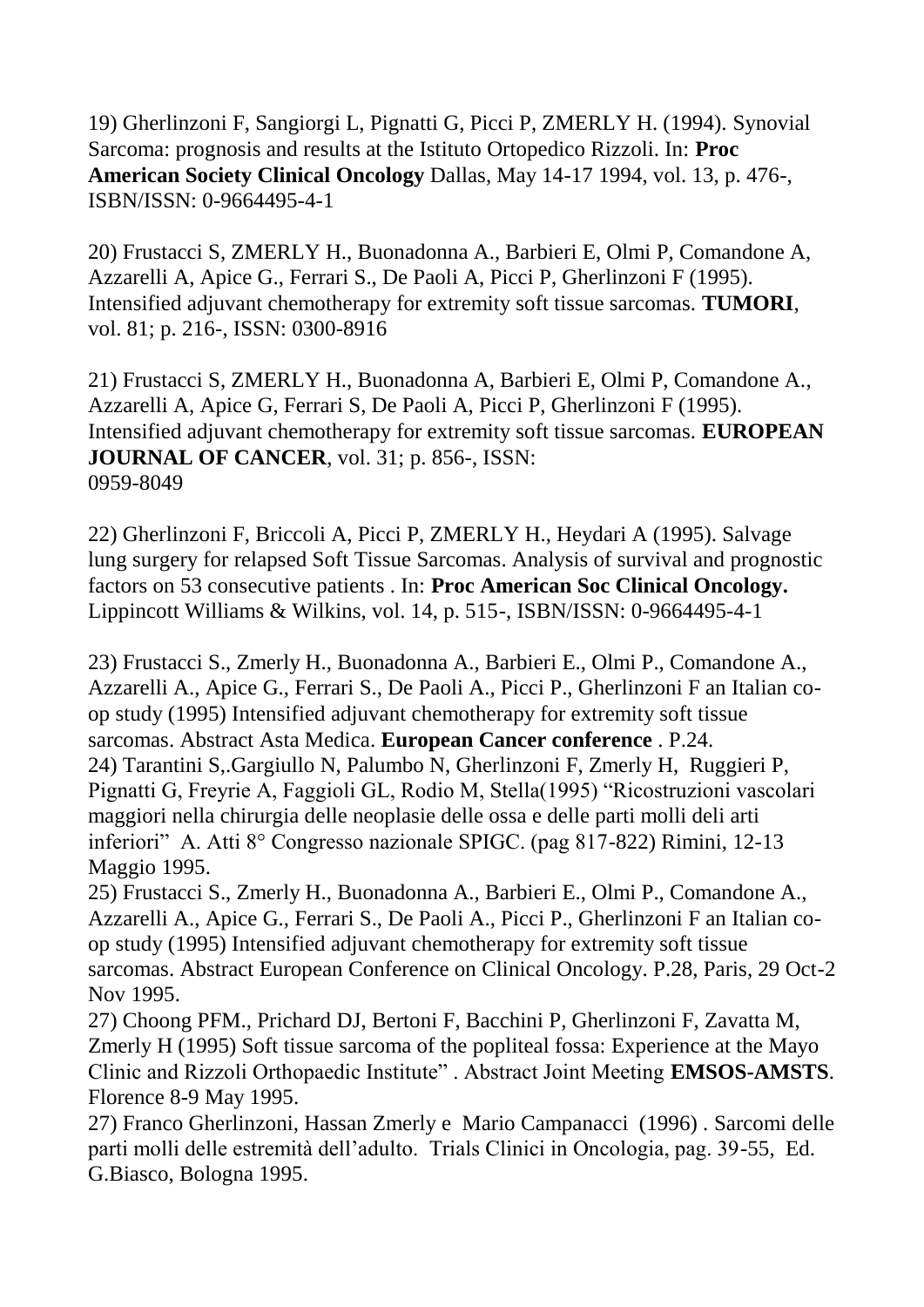28) Gherlinzoni F., Zmerly H., Donati D (1996) "Treatment of fractures of the tibia or femur after resection and reconstruction with the Howmedica Modular Resection System". Abstract **European Muscolo skeletal Oncology** Society.p.29, Istanbul, October 1996.

29) Bacci G, Figus E, Ferrari S, Mercuri M, Picci P, Bertoni F, Donati D, Manfrini M, Forni C, Rulli E, Zmerly H, Campanacci M (1996) " Histological response of osteosarcoma of the extremities to intraarterial vs intravenous Cisplatinum- Results of 2 randomized studies in which Cisplatinum was

preoperatively administered within a 3-drug and a 4-drug regimen". Abstract **European Muscolo skeletal Oncology Society**.p.24-25, Istanbul, October 1996. 30) Pellacci F, Galli G., Lughi M., Zmerly H (1996) "Meniscectomia o trattamento conservativo". Atti del 11° corso teorico-pratico di chirurgia artroscopica. Pag 29- 34. La Fotocroma Emiliana Editrice, Bologna, 1996.

31) Pellacci F, Galli G., Lughi M., Zmerly H (1996) "Le pliche sinoviali del ginocchio". Atti del 11° corso teorico-pratico di chirurgia artroscopica. Pag. 56- 63.La Fotocroma Emiliana Editrice, Bologna, 1996.

32) Pellacci F, Galli G., Lughi M., Zmerly H (1996) "Tecnica chirurgica artroscopica nelle lesioni acute del LCA: semitendinoso". Atti del 11° corso teoricopratico di chirurgia artroscopica. Pag. 88-90. La Fotocroma Emiliana Editrice, Bologna, 1996.

33) Pellacci F, Sabetta E, Lughi M, Zmerly H (1996)" Indicazioni, limiti e tecnica della Suture meniscali artroscopiche". Atti del VI corso nazionale della SIOTP, pag. 129-133. Roma 14-15 Ottobre. 1996.

34) Gherlinzoni F., Picci P., Gonzato O., ZMERLY H. (1996). Soft tissue sarcomas: results of adjuvant chemotherapy trials in localized disease. **JOURNAL OF CHEMOTHERAPY**, vol. 8; p. 351-354, ISSN: 1120-009X

35) Picci P, Frustacci S, De Paoli A, Pignatti G, ZMERLY H.,Azzarelli A, Comandone A, Buonadonna A, Olmi P, Ippolito V, Barbieri E, Apice G, Ferrari S, Bacci G e Gherlinzoni F (1997). Localized high-grade soft tissue sarcomas of the extremities in adults: preliminary results of the Italian cooperative study. **SARCOMA**, vol. 1; p. 197-, ISSN:1357-714X

36) Frustacci S, De Paoli A, Pignatti G, ZMERLY H., Azzarelli A, Comandone A, . Buonadonna A, Olmi P, Ippolito V, Barbieri E, Apice G, Zakotnic B, Bacci G, Picci P (1997). Preliminary results of an adjuvant randomized trial on high risk extremity soft tissue sarcomas. The interim analysis .

**TUMORI**, vol. 83; p. 14-, ISSN: 0300-8916

37) Pellacci F, ZMERLY H., Sacco G (1997). Anatomia patologica dei menischi. **JOURNAL OF SPORTS TRAUMATOLOGY AND RELATED RESEARCH,** vol. 19; p. 2-5, ISSN: 1120-3137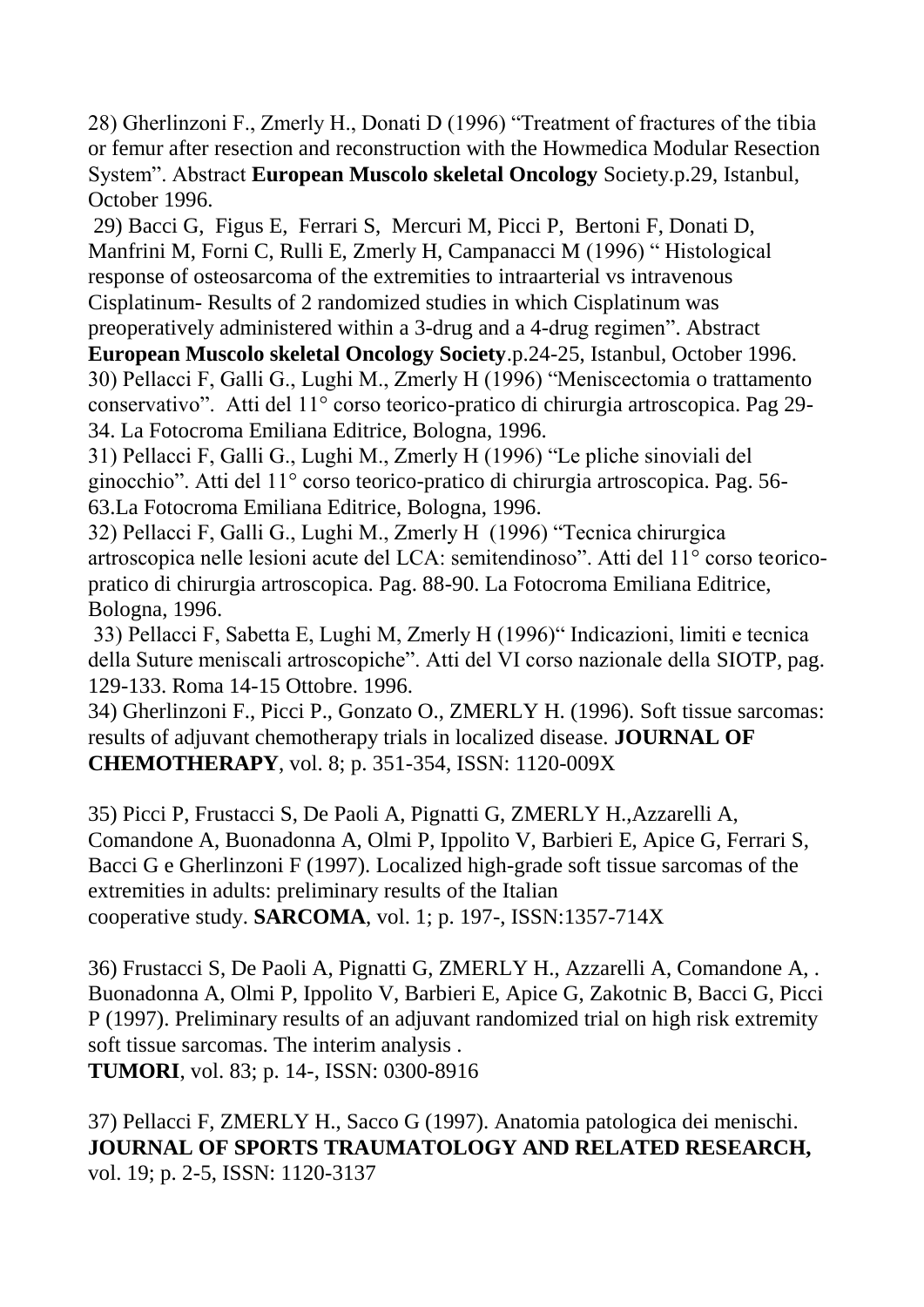38) Bacci G, Figus E, Ferrari S, Mercuri M, Picci P, Bertoni F, Donati D, Manfrini M, Forni C, Rulli E, ZMERLY H., Campanacci M (1997). Histological response of osteosarcoma of the extremities to intraarterial vs intravenous Cisplatinum- Results of 2 randomized studies in which Cisplatinum was preoperatively administered within a 3-drug and a 4-drug regimen. ACTA

**ORTHOPAEDICA SCANDINAVICA.** SUPPLEMENTUM, vol. 68; p. 63-, ISSN: 0300-8827

39) Gherlinzoni F, ZMERLY H., Donati D (1997). Treatment of fractures of the tibia or femur after resection and reconstruction with the Howmedica Modular Resection System. **ACTA ORTHOPAEDICA SCANDINAVICA**.SUPPLEMENTUM, vol. 68; p. 57-, ISSN: 0300-8827

40) Frustacci S, Gherlizoni F, De Paoli A, Pignatti G, ZMERLY H., .Azzarelli A., Comandone A, Buonadonna A, Olmi P, Ippolito V, Barbieri E, Apice G, Zakotnic B, Bacci G, Picci P (1997). Preliminary results of an adjuvant randomized trial on high risk extremity soft tissue sarcomas. The interim analysis . In: **Proc American Soc Clinical Oncology**. Denver, may 17-20 1997Lippincott Williams & Wilkins, vol. 16, ISBN/ISSN: 0-9664495-4-1

41) Picci P, Bacci G., Ferrari S., Brach del Prever A., Tienghi A., Comandone A, Mancini AM, ZMERLY H., Rulli G,Mercuri M (1997). The Recent Experience at the Rizzoli Institute in the treatment of Osteosarcoma . In: Sydney E.Salmon. **Adjuvant Therapy of CANCER** . p. 273-277, Philadelphia: **Lippincott-Raven Publishers**., ISBN/ISSN: 0-397-58443-1

42) Frustacci F, Stefanovski P, De Paoli A, Gherlinzoni F, ZMERLY H., Comandone A, BuonadonnaA, Olmi P, Ippolito V, Apice G, Picci P (1997). Pattern of relapse in extremity soft tissue sarcomas and impact on survival of palliative treatment. **SARCOMA**, vol. 1; p. 222-223, ISSN: 1357-714X

43) Gherlizoni F, Frustacci S, De Paoli A, Pignatti G, ZMERLY H., Azzarelli A, Comandone A, Ferrari S, Olmi P, Ippolito V, Barbieri E, Bertoni F, Bacci G, Campanacci M, Picci P (1997). A multicentric randomized trial of adjuvant chemothrapy ( Italian Co-operative Group) for soft tissue sarcomas of the extremities in adult patients – Preliminary results. **ACTA ORTHOPAEDICA SCANDINAVICA**. SUPPLEMENTUM, vol. 68; p. 68-, ISSN: 0300-8827

44) Pellacci F, Zmerly H (1997)" La meniscectomia", Atti Attualità nella Chirurgia e Riabilitazione del Ginocchio e Spalla. Bologna 20 Nov 1997.

45) Pellacci F, Zmerly H (1997) " La decompressione artroscopica ", Atti Attualità nella Chirurgia e Riabilitazione del Ginocchio e Spalla. Bologna 20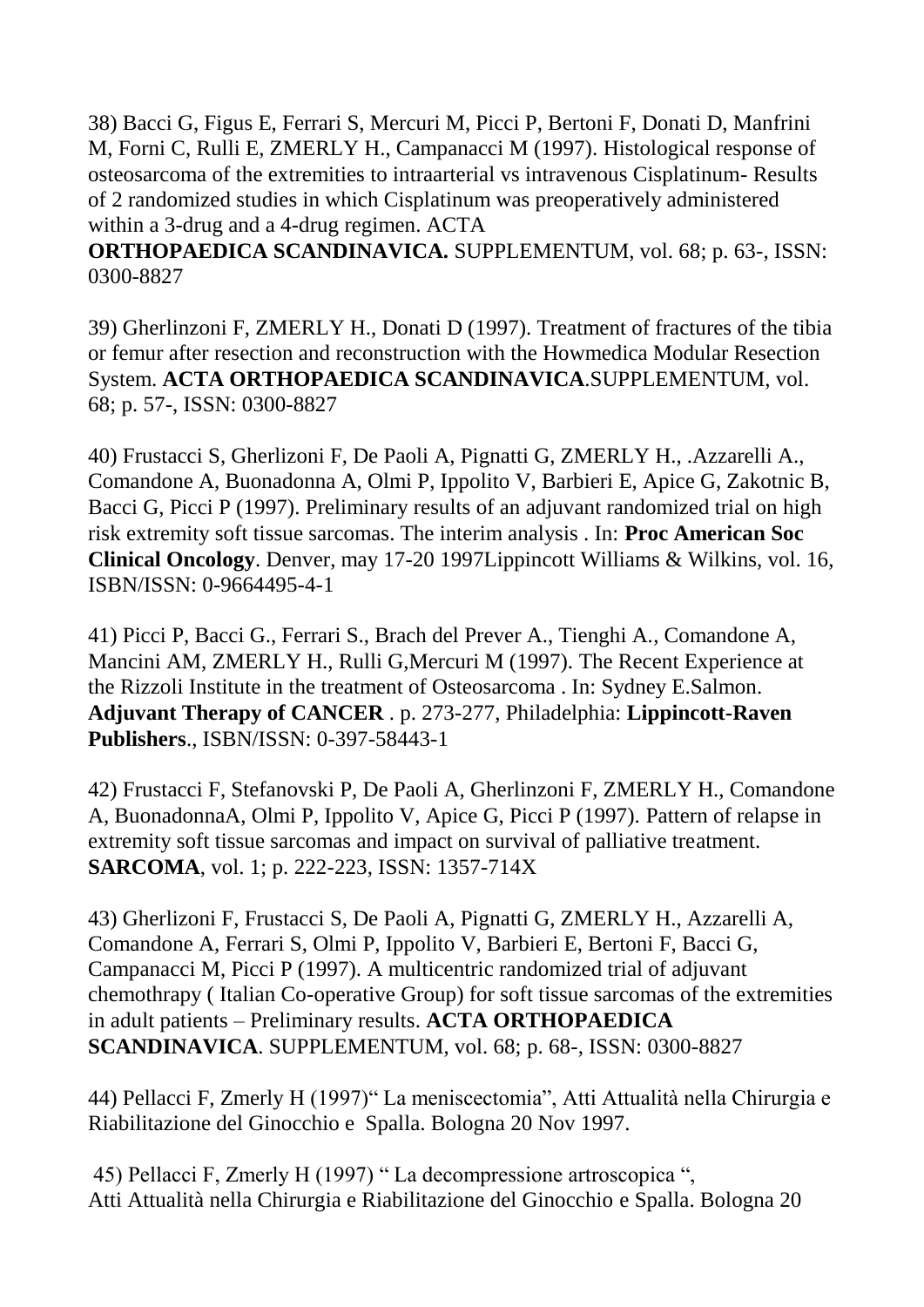Nov 1997.

46) Pellacci F, Zmerly H (1997) " La chirurgia del LCA" , Atti attualità nella Chirurgia e Riabilitazione del Ginocchio e Spalla. Bologna 20 Nov1997.

47) Pellacci F, Zmerly H "Sinoviectomia artroscopica: indicazioni e limiti" Atti del 12° corso teorico-pratico di chirurgia artroscopica. pag.32-39. La Fotocroma Emiliana Editrice, Bologna, 1997.

48) Pellacci F, Zmerly H "Tecnica della rimozione di corpi mobili" Atti del 12° corso di chirurgia artroscopica. pag. 52-54. La Fotocroma Emiliana Editrice, Bologna, 1997.

49) Pellacci F, Zmerly H "Lesioni acute e croniche del LCA: Ricostruzione Artroscopica con ST-G", Atti del 12° corso di chirurgia artroscopica, pag. 87-90. La Fotocroma Emiliana Editrice, Bologna, 1997.

50) Pellacci F, Zmerly H" Impingement: Tecnica chirurgica aperta" Atti del 12° corso di chirurgia artroscopica. pag. 284-287. La Fotocroma Emiliana Editrice, Bologna, 1997.

51) Pellacci F, Zmerly H "Ten years follow-up of arthroscopic meniscectomy". Abstract Argentine,Brazilian,Chilean and Italian congress of Orthopaedics and Traum. Naples, 11th-14th June,1997.

52) Gherlinzoni F, Picci P, Frustacci S , De Paoli A,Pignatti G, Zmerly H, Azzarelli A, Ferrari S, Olmi P, Ippolito V, Barbieri E and Campanacci M " Preliminary results of a new protocol of combined treatment for soft tissue sarcomas of the extremities. Analysis of disease-free survival and local control ". Abstract **International Society of Limb Salvage**. 9° international Symp. New York, p. 20.

10-12 September, 1997.

53) Gherlinzoni F, Briccoli A, Manfrini M , Zmerly H, Mercuri M and Campanacci M. " A new tecnique of chest-wall reconstruction after extensive surgical resection for thoracic tumors" Abstract **International Society of Limb Salvage**. 9°

international Symp. New York, p. 247. 10-12 September, 1997.

54) Pellacci F, Zmerly H "Rimozione di corpi mobili" , Atti del 13° corso di chirurgia artroscopica. pag. 48-51, Bologna, 1998.

55) Pellacci F, Zmerly H "Emartro del ginocchio" Atti del 13° corso di chirurgia artroscopica. pag. 74. Bologna, 1998

56) Pellacci F, Zmerly H "Rigidità del ginocchio in esiti frattura del femore" Atti del 13° corso di chirurgia artroscopica. pag. 74-75. Bologna, 1998

57) Pellacci F, Zmerly H "Lussazione della piattaforme ruotante in protesi di ginocchio" . Atti del 13° corso di chirurgia artroscopica. pag. 75-76. Bologna, 1998 58) Pellacci F, Zmerly H "Fuoriuscita di ancora nella ricostruzione del LCA " Atti del 13° corso di chirurgia artroscopica. pag. 76. Bologna, 1998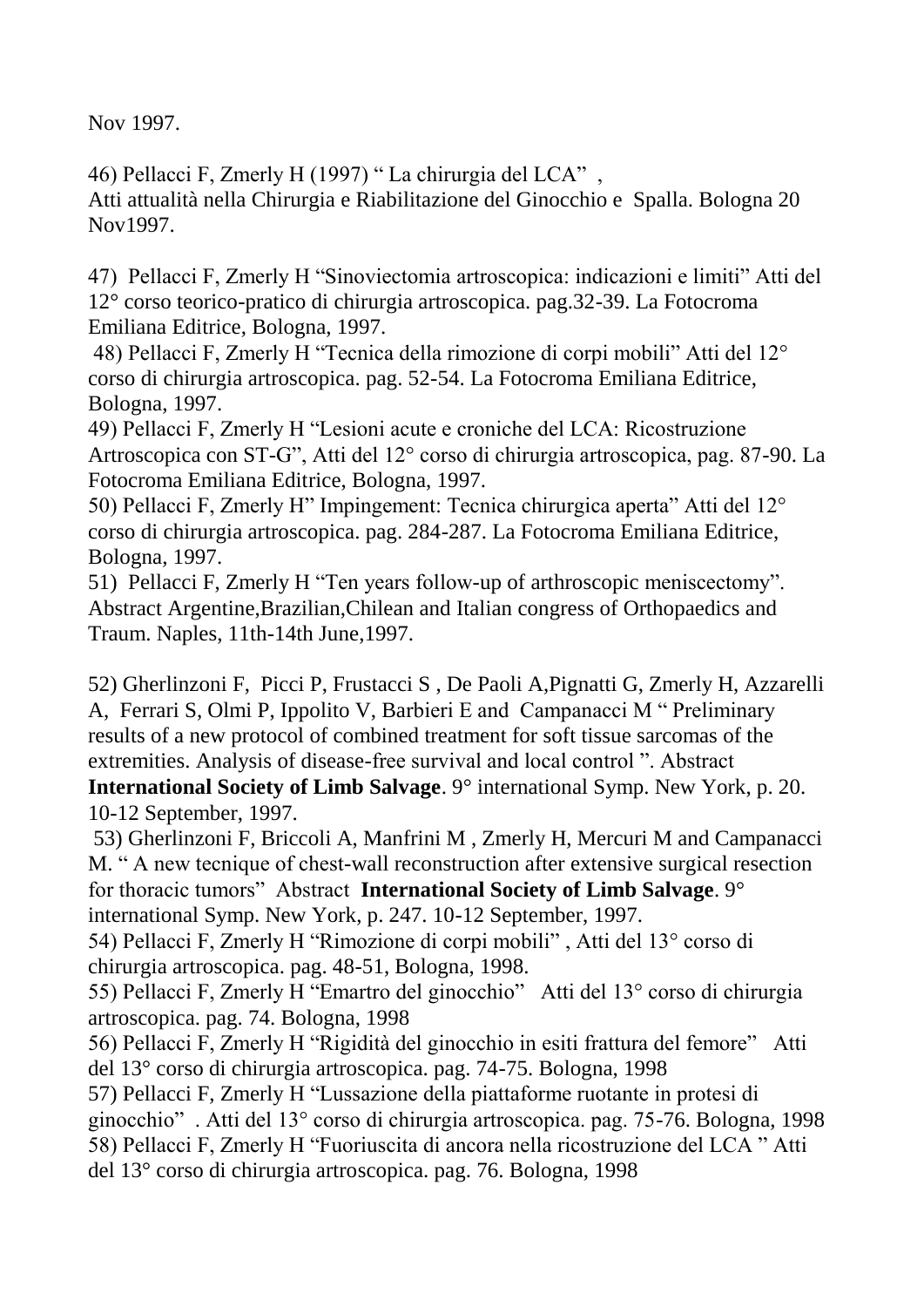59) Pellacci F, Zmerly H"Lesioni acute e croniche del LCA. Ricostruzione Artroscopica con ST-G", . Atti del 13° corso di chirurgia artroscopica. pag. 97-101. Bologna, 1998.

60) Pellacci F, Zmerly H " Impingement subacromiale : Tecnica chirurgica aperta", . Atti del 13° corso di chirurgia artroscopica. pag. 255-259.Bologna, 1998. 61) Berlin O., Bergh P., Bacchini P., Bertoni F., Gherlinzoni F., Gunterberg B., Meis –Kindblom J., Kindblom L., Picci P., Sangiorgi L., Zmerly H " Synovial Sarcoma – Identification of low and high risk groups ".. Abstract combined Meeting of **American and European Muscoloscheletal Tumor Societies**, p. 24, Washington, 6-10 May, 1998.

62) Berlin O., Bergh P., Bacchini P., Bertoni F., Gherlinzoni F., Gunterberg B., Meis –Kindblom J., Kindblom L., Picci P., Sangiorgi L., Zmerly H " Synovial Sarcoma – young patients with small tumors have better survival " .. Abstract combined Meeting of **American and European Muscoloscheletal Tumor Societies**, p. 247, Washington, 6-10 May, 1998.

63) Pellacci F, ZMERLY H., Sacco G (1998). L'anatomia patologica dei menischi. **AGGIORNAMENTO MEDICO**, vol. 22; p. 238-241, ISSN: 0392-3002

64) Pellacci F, ZMERLY H., Serafini F (1998). I risultati delle meniscectomie laterali artroscopiche a medio termine ed a più di 10 anni. **GIORNALE ITALIANO DI ORTOPEDIA E TRAUMATOLOGIA**, vol. 24; p. 431-437, ISSN: 0390-0134

65) Pellacci F, ZMERLY H. (1999). La sinoviectomia artroscopica. **REUMATISMO**, vol. 51; p. 44-, ISSN: 0048-7449

66) Pellacci F, ZMERLY H. (1999). Anatomia Funzionale del ginocchio. **REUMATISMO**, vol. 52; p. 3-, ISSN: 0048-7449

67) Pellacci F, ZMERLY H. (1999). La ricostruzione dei ligamenti crociati. **REUMATISMO**, vol. 51; p. 55-, ISSN: 0048-7449

68) Pellacci F, ZMERLY H., Serafini F (1999). Le perforazioni subcondrali e le microfratture. **RIVISTA ITALIANA DI BIOLOGIA E MEDICINA**, vol. 19; p. 394-399, ISSN: 0393-1137

69) Frustacci S, Gherlizoni F, De Paoli A, Buonadonna A, ZMERLY H., Fissi S, Barbieri E, Comandone A, Zakotnic B, Apice G, Ippolito V, Picci P (1999). Maintenance of efficacy of adjuvante chemotherapy (CT) in soft tissue sarcoma of the extremities Up-Date of randomized trial . In: **Proc American Soc Clinical Oncology**. Atlanta , May 15-18 1999Lippincott Williams & Wilkins, vol. 18, p. 564- , SBN/ISSN:0-9664495-4-1-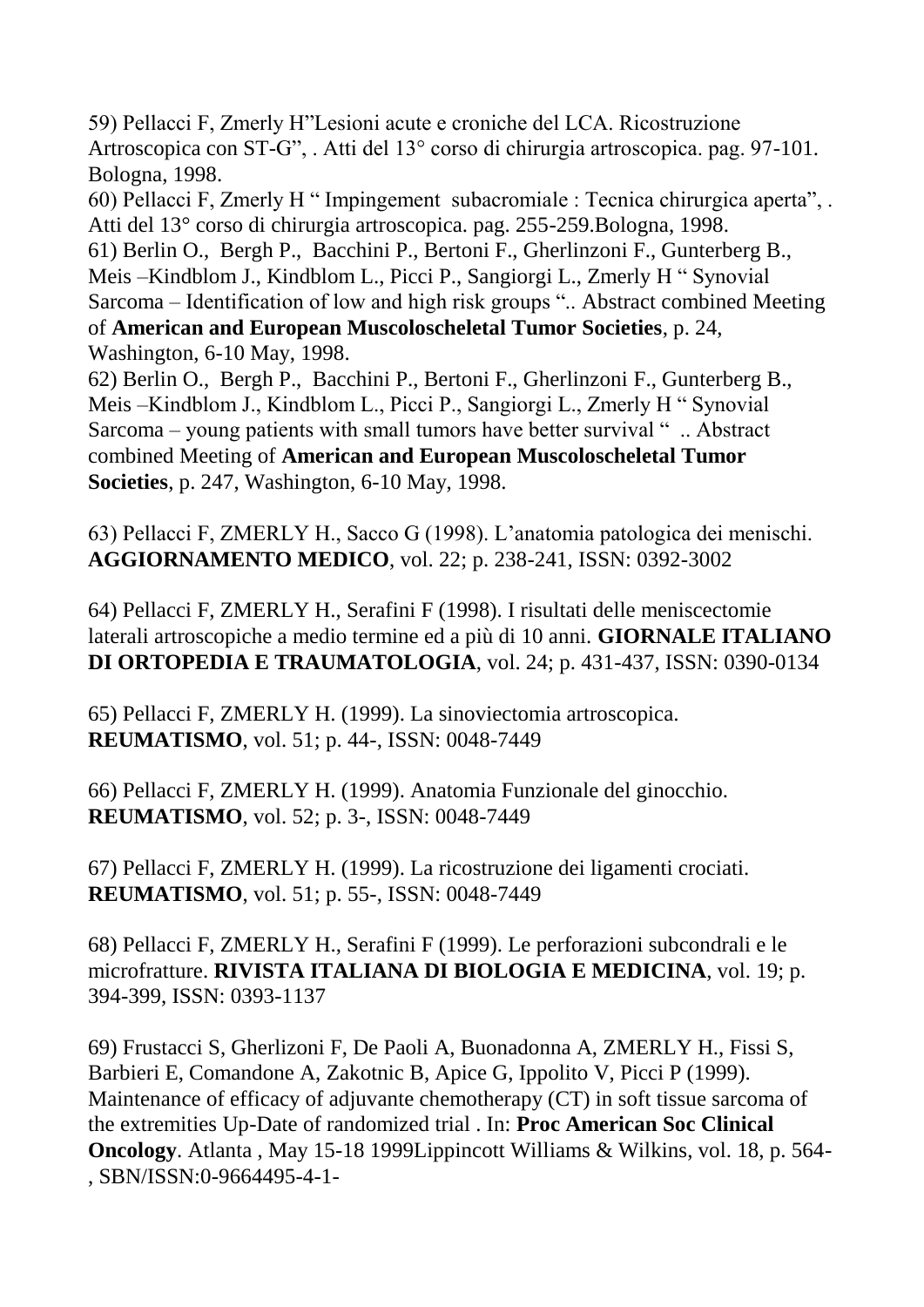70) Pellacci F, ZMERLY H., Serafini F (1999). I risultati delle suture meniscali, esperienza personale e revisione della letteratura. **RIVISTA ITALIANA DI BIOLOGIA E MEDICINA**, vol. 19; p. 162-168, ISSN: 0393-1137

71) Gherlizoni F, Picci P, De Paoli A, Serraino D, Azzarelli A, Comandone A, Olmi P, Apice G, Ippolito V, Zakotnic B, Ferrari S, Barbieri E, Buonadonna A, Pignatti G, ZMERLY H., Frustacci S (1999). Adjuvante chemotherapy for high grade soft tissue sarcoma of the extremities in adult patients: Results of the italian randomized trial. **ACTA ORTHOPAEDICA SCANDINAVICA**. SUPPLEMENTUM, vol. 70; p. 46- 47, ISSN: 0300-8827

72) Gherlizoni F, Picci P, De Paoli A, Serraino D., Azzarelli A. , Comandone A., Olmi P., Apice G, .Ippolito V., Zakotnic B., Ferrari S. , Barbieri E., Buonadonna A., Pignatti G, Zmerly H., Frustacci S "Adjuvante chemotherapy for high grade soft tissue sarcomas of the extremities in adult patients: results of the italian randomized trial". Abstract **European Muscolo-skeletal oncology society** meeting, p. 17, Paris, May 20-21, 1999.

73) Frustaci S, Gherlinzoni F, De Paoli A, Azzarelli A, Comandone A, Olmi P, Buonadonna A, Pignatti G, Barbieri E, Apice G, Zmerly H, Bacci G, Picci P. "Adjuvant chemotherapy for adult soft tissue sarcomas of the extremities and girdles. Results of the italian randomized co-operative trial". Abstract The 1 st Joint meeting of the Italian and Scandinavian Sarcoma groups.p.33, Capri, Italy September 24-27, 2000.

74) Pellacci F, Zmerly H "Le complicanze vascolari nella chirurgia cartilaginea" Abstract " Le complicanze vascolari nella chirugia artroscopica", Bologna, 25 Novembre 2000.

75) Pellacci F, Zmerly H "Plica sinoviale : causa o effetto", Abstract 4° Corso internazionale in Ortopedia, Biomeccanica e Riabilitazione Sportiva. Assisi, 1-3 Dicembre 2000.

76) Pellacci F, ZMERLY H. (2000). Le microfratture: indicazioni e tecnica chirurgica" . **REUMATISMO**, vol. 52; p. 210-212, ISSN: 0048-7449

77) Pellacci F, ZMERLY H. (2000). La sindrome da conflitto: Decompressione Subacromiale artroscopica . **RIVISTA ITALIANA DI BIOLOGIA E MEDICINA**, vol. 20; p. 91-94, ISSN: 0393-1137

78) Pellacci F, ZMERLY H. (2000). L'artroscopia del ginocchio artrosico: quale trattamento. **RIVISTA ITALIANA DI BIOLOGIA E MEDICINA,** vol. 20; p. 16- 21, ISSN: 0393-1137

79) Pellacci F, ZMERLY H. (2000). La ricostruzione artroscopica del LCA con semitendinoso e gracile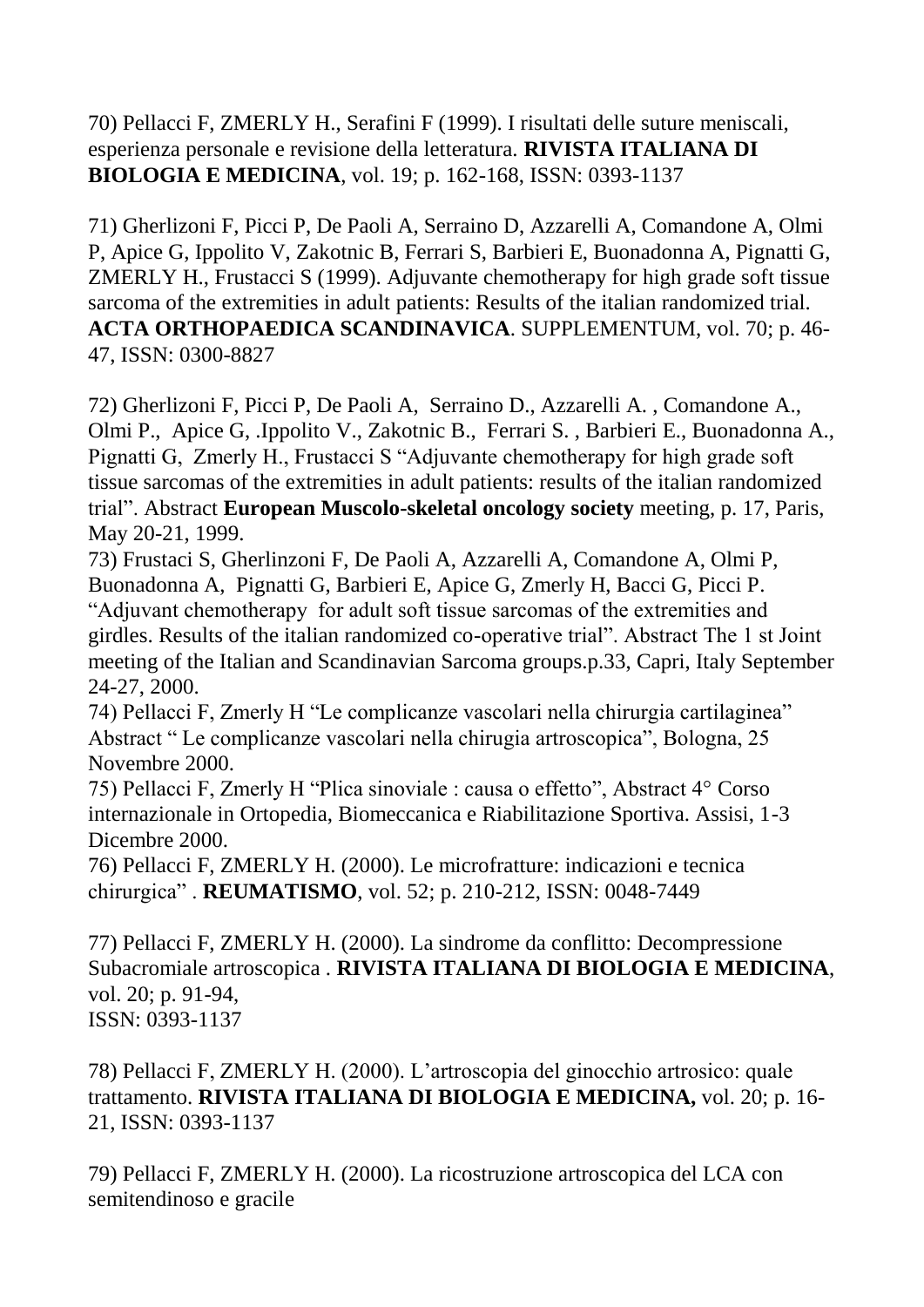raddoppiati (DSTG). **RIVISTA ITALIANA DI BIOLOGIA E MEDICINA**, vol. 20; p. 84-88, ISSN: 0393-1137

80) Pellacci F, ZMERLY H. (2000). Lesioni cartilaginee: microfratture . **RIVISTA ITALIANA DI BIOLOGIA E MEDICINA**, vol. 20; p. 56-60, ISSN: 0393-1137

81) ZMERLY H., Pellacci F (2000). The treatment of cartilage injuries in footballers. **JOURNAL OF SPORTS TRAUMATOLOGY AND RELATED RESEARCH**, vol. 22; p. 12-23, ISSN: 1120-3137

82) Pellacci F, ZMERLY H. (2000). Ricostruzione del LCA con semitendinoso e gracile. **RIVISTA ITALIANA DI BIOLOGIA E MEDICINA**, vol. 20; p. 39-43, ISSN: 0393-1137

83) Pellacci F, ZMERLY H., Bidovec R, Piancastelli M (2001). Le Microfratture: risultati a 3 anni di follow-up. **IL MEDICO SPORTIVO**, vol. 4; p. 118-123

84) Pellacci F, Piancastelli M, ZMERLY H. (2001). Dalla Condropatia all'artrosi. **GIORNALE ITALIANO DI ORTOPEDIA E TRAUMATOLOGIA,** vol. 27; p. 331-334, ISSN: 0390-0134

85) Pellacci F, ZMERLY H. (2001). Le meniscectomie laterali nei giovani sportivi. **RIVISTA ITALIANA DI BIOLOGIA E MEDICINA**, vol. 21; p. 55-59, ISSN: 0393-1137

86) Pellacci F, ZMERLY H. (2001). I corpi liberi endoarticolari. **RIVISTA ITALIANA DI BIOLOGIA E MEDICINA**, vol. 21; p. 345-347, ISSN: 0393-1137

87) Pellacci F, ZMERLY H. (2001). La ricostruzione del LCA con DSTG e sistema Rigidfix. **IL MEDICO SPORTIVO**, vol. 1; p. 62-

88) Sergio Frustaci, Franco Gherlinzoni, Antonino De Paoli, Marco Bonetti, Alberto Azzarelli, Alessandro Comandone, Patrizia Olmi, Angela Buonadonna, Giovanni Pignatti, Enza Barbieri, Gaetano Apice, ZMERLY H., Diego Serraino, Picci P (2001). Adjuvant Chemotherapy for Adult Soft Tissue Sarcomas of the Extremities and Girdles: Results of the Italian Randomized Cooperative Trial. **JOURNAL OF CLINICAL ONCOLOGY**, vol. 19; p. 1238-1247, ISSN: 0732-183X

89) Pellacci F, ZMERLY H., Bidovec R, Piancastelli M, Sacco G, Serafini F, Malavolta E (2002). La ricostruzione del LCA con DSTG. Risultati a medio termine. **RIVISTA ITALIANA DI BIOLOGIA E MEDICINA**, vol. 22; p. 276-282, ISSN: 0393-1137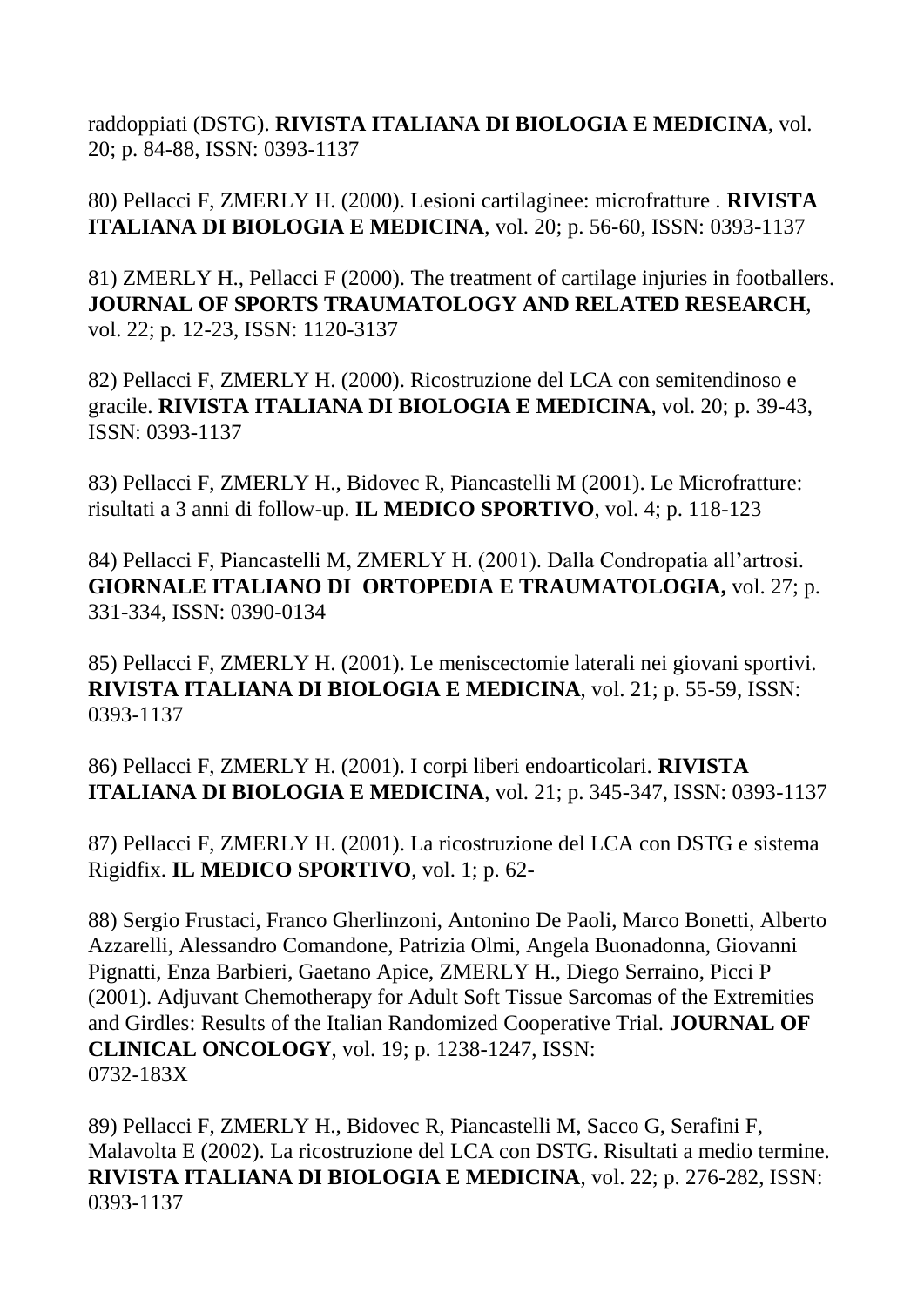90) Pellacci F, ZMERLY H. (2002). Microfratture. **RIVISTA ITALIANA DI BIOLOGIA E MEDICINA**, vol. 22; p. 59-62, ISSN: 0393-1137

91) Pellacci F, ZMERLY H., Bidovec R, Piancastelli M (2002). Le sindromi da conflitto e le lesioni della cuffia. Tecnica chirurgica open. **RIVISTA ITALIANA DI BIOLOGIA E MEDICINA**, vol. 22; p. 338-344, ISSN: 0393-1137

92) Pellacci F, ZMERLY H. (2002). Il Reimpianto di condrociti autologhi . **RIVISTA ITALIANA DI BIOLOGIA E MEDICINA**, vol. 22; p. 215-222, ISSN: 0393-1137

93) Pellacci F, ZMERLY H., Bidovec R (2002). Le perforazioni subcondrali e le microfratture . In: F.Priano D.Rosa. Le lesioni cartilaginee: inquadramento diagnostico e terapeutico. p. 75-86, MILANO: **Springer-Verlag Italia**, ISBN/ISSN: 88-470-0170-6

94) Pellacci F, ZMERLY H. (2002). Il menisco. Stato dell'arte .**RIVISTA ITALIANA DI BIOLOGIA E MEDICINA**, vol. 22; p. 3-12, ISSN: 0393-1137

95) Frustaci S, Gherlinzoni F, De Paoli A, Bonetti M, Azzarelli, A, Comandone A, Olmi P, Buonadonna A, Pignatti G, Barbieri , E, Apice G, Zmerly H, Serraino D, Picci P (2002) "Adjuvant chemotherapy for adult soft tissue sarcomas of the extremities and girdles: results of the Italian Randomized Cooperative Trial". **JCO** Classic Paper and Current Comments, Higlight on sarcoma research. 7(4) 868-877, 2002

96) Pellacci F, ZMERLY H., Bidovec R, Piancastelli M (2003). Il Reimpianto di condrociti autologhi. **RIVISTA ITALIANA DI BIOLOGIA E MEDICINA,** vol. 23; p. 38-43, ISSN: 0393-1137

97) Musacchi G, ZMERLY H., Galli G, Calderoni P (2003). Impact fracture of the talar head with talo-navicular impingement. **ORTOPEDIA E TRAUMATOLOGIA**, vol. XLV; p. 36-39, ISSN: 1721-2588

98) Musacchi G, ZMERLY H., Galli G, Calderoni P (2005). Posterior interosseous nerve entrapment sindrome . **ORTOPEDIA E TRAUMATOLOGIA**, vol. XLVII; p. 38-41, ISSN: 1721-2588

99) ZMERLY H., Sandrolini Cortesi M (2008). La protesi d'anca Mayo a conservazione del collo femorale. **Sertot, Timeo Editore**; p. 107-110, ISSN: 0489- 4006